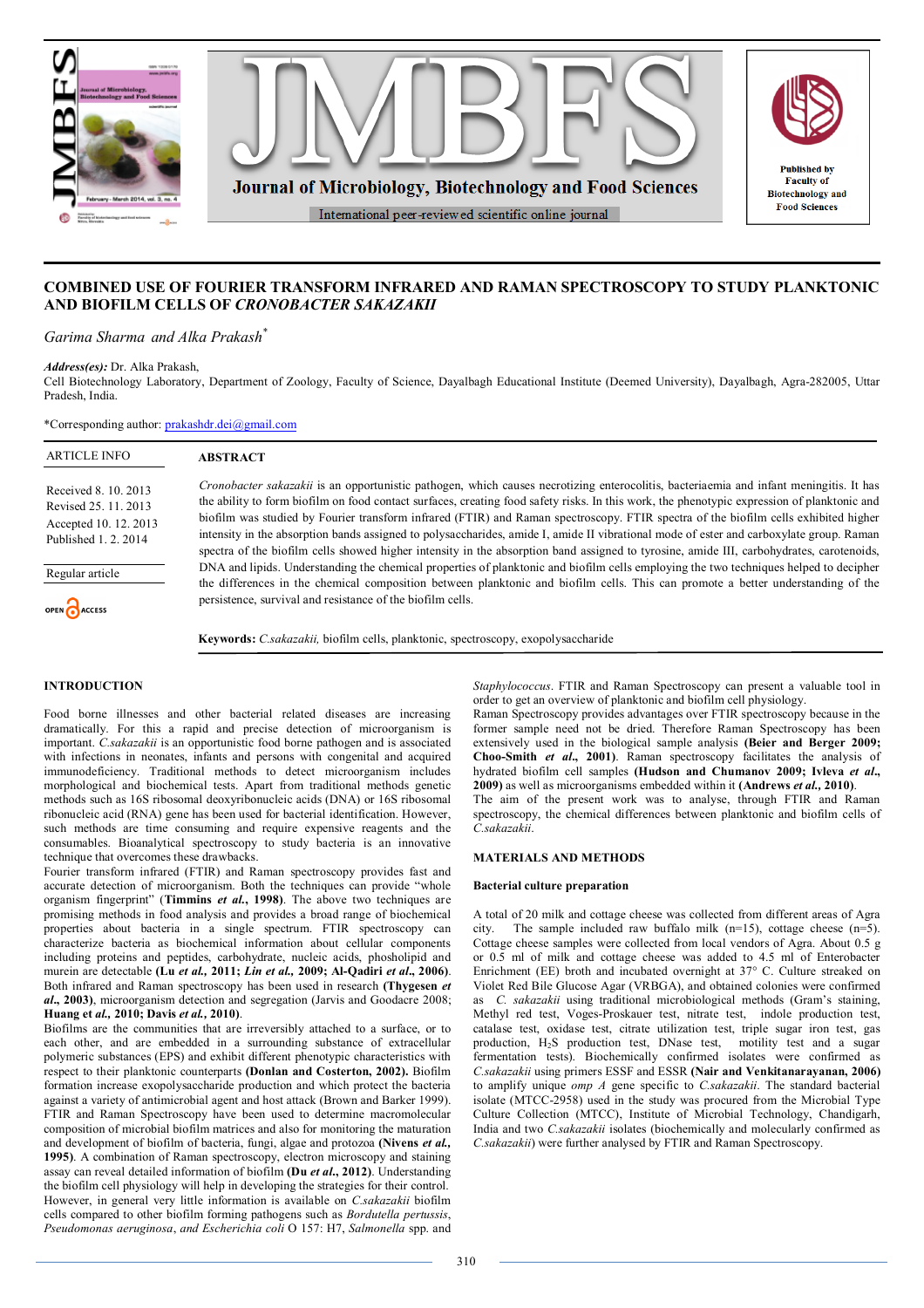| <b>Table 1</b> Gram's staining and biochemical characterization of C. sakazakii (+ sign |  |
|-----------------------------------------------------------------------------------------|--|
| is for positive biochemical reaction, - sign is for negative biochemical reaction).     |  |

| S.No.          | <b>Biochemical Test</b>   |                       | <b>Result</b> |
|----------------|---------------------------|-----------------------|---------------|
| 1              | Gram's staining           |                       |               |
| $\overline{2}$ | Methyl Red                |                       |               |
| $\overline{3}$ | Voges-Proskauer           |                       | $^{+}$        |
| $\overline{4}$ | Nitrate                   |                       | $^{+}$        |
| 5              | <b>Indole Production</b>  |                       |               |
| 6              | Catalase                  |                       | $^{+}$        |
| 7              | Oxidase                   |                       |               |
| 8              | Citrate Utilization       |                       | $\ddot{}$     |
| 9              | TSI                       |                       |               |
| 10             | Gas Production            |                       | $\ddot{}$     |
| 11             | $H2S$ Production          |                       |               |
| 12             | Sugar Tests<br>(a)<br>(b) | Adonitol<br>Arabinose |               |
|                | (c)                       | Glucose               | $^{+}$        |
|                | (d)                       | Maltose<br>Raffinose  | $^{+}$        |
|                | (e)                       |                       | $^{+}$        |
| 13             | DNase test                |                       | $^{+}$        |
| 14             | Motility test             |                       | $\ddot{}$     |
|                |                           |                       |               |

# **Reviving of the culture**

The two *C.sakazakii* isolates and *C.sakazakii* standard (MTCC-2958) were grown at 37° C for 24 hours in Enterobacter Enrichment (EE) broth and streaked on VRBGA. Typical purple coloured colonies appeared on VRBGA after 24 hours incubation at 37°C.

# **Detection of biofilm cell formation**

Biofilm formation was determined as described by **Mathur** *et al***. (2006)**. EE broth (3ml) was inoculated with loop full of microorganisms from overnight culture plates and incubated for 24 hours at 37° C. Culture glass tubes were decanted and washed with 0.85% sodium chloride solution to remove 'planktonic' bacteria and dried. After drying tubes were stained with 0.1% crystal violet. Excess stain was removed and tubes were washed with 0.85 % sodium chloride and dried in an inverted position and examined for biofilm formation. Visible film lining the wall and the bottom of the tube was considered as biofilm formation.

#### **Harvesting of planktonic cells**

*C.sakazakii* standard (MTCC-2958) and *C.sakazakii* isolates were inoculated in 3ml of EE broth with a loop full of confirmed *C.sakazakii* isolates from overnight culture plates and incubated for 24 hours at 37°C. The culture was centrifuged at room temperature for 15 minutes at 4000g to harvest bacterial cells. Media component and bacterial metabolites were removed by suspending the pellet in 0.85 % sodium chloride solution and centrifuged again; this step was repeated twice. The supernatant was discarded and the wet pellet was suspended in 300 µl of 0.85 % sodium chloride solution and mixed to obtain a homogenous cell distribution.

## **Harvesting of the biofilm cells**

*C.sakazakii* standard (MTCC-2958) and *C.sakazakii* isolates were inoculated in 3ml of EE broth with a loop full of confirmed *C*. *sakazakii* from overnight culture plates and incubated for  $24$  hours at 37 $^{\circ}$ C. After incubation the glass test tubes were decanted and washed twice with 0.85 % sodium chloride solution remove planktonic cells. The 0.85 % sodium chloride solution was added to the test tube and vortexed to dislodge the biofilm cells. Biofilm cells were centrifuged at room temperature for 15 minutes at 4000 g. The supernatant was discarded and the wet pellet was suspended in 300µl of 85 % sodium chloride solution and mixed to obtain a homogenous cell distribution.

# **FTIR Spectroscopic Measurements**

FTIR bacterial spectra were obtained using a Varian 660-IR spectrophotometer, outfitted with DTGS (deuterated triglycine sulphate) detector and KBr beam splitter. The planktonic and biofilm cells suspension spectra were recorded using HATR crystal. Two hundred fifty-six scans were collected for good signal to noise ratio in the spectral range of 2000-650 cm-1 with a resolution of  $\overline{4}$  cm<sup>-1</sup>. The spectra of the planktonic and biofilm cells of the three samples (MTCC-2958, two *C.sakazakii* isolates) were recorded. Spectra of the planktonic cells of above three samples were recorded and averaged. FTIR spectra were mean centred and baseline corrected. A spectrum of saline solution (0.85% NaCl) was recorded and subsequently subtracted from the spectra of planktonic and biofilm cells suspension to carry out water substraction (Alex and Dupuis, 1989). Water subtraction was attained by producing a flat baseline around 2200 cm-1, where water compensation mode is located (Alex and Dupuis, 1989).

#### **Raman Instrumentation**

The biochemical characterization of *C. sakazakii* was examined using Raman spectroscopy (WITec, Ulm, Germany) equipped with UHTS-300 spectrophotometer. A wavelength of 532nm with a laser power of 2mW was focused onto the samples. The laser beam was focused on *C. sakazakii* planktonic and biofilm cells through a 20X objective. Raman scattering spectra were detected by a 1600- by 200 pixel CCD (charge coupled-device) array detector. The size of each pixel was 16×16 µm. WITec Control v1.5 software was used for instrumentation control and data collection (WITec, Ulm, Germany). A Raman spectrum was performed with a spectral range of 4000-500 cm<sup>-1</sup> for all the samples. For measurement at a single location, each full spectral measurement was for a 3-second integration time with 15 spectral accumulations (total integration time 45 seconds).

# **RESULTS**

Out of the total of 20 milk and cottage cheese, 100 isolates were obtained, of which 2 were biochemically and molecularly confirmed as *C.sakazakii,* included one isolate from raw buffalo milk, one from cottage cheese. Table 1 depicts the results of microbiological tests used for confirming these two isolates. Primers ESSF and ESSR were effectively used to amplify *ompA* (469 bp) gene unique to *C.sakazakii*. Visible stained cells along the lining and bottom of the glass test tube confirmed the biofilm formation by MTCC-2958 and the two *C.sakazakii*  isolates. Figure 1 and Figure 2 represent the FTIR and Raman spectra of *C.sakazakii* planktonic and biofilm cells respectively. Table 2 and 3 gives a summary of the main FTIR and Raman bands assigned to functional group of specific biological molecules respectively.



**Figure 1** Normalized FTIR spectra of planktonic (dotted line) and biofilm (continuous line) cells of *C.sakazakii.*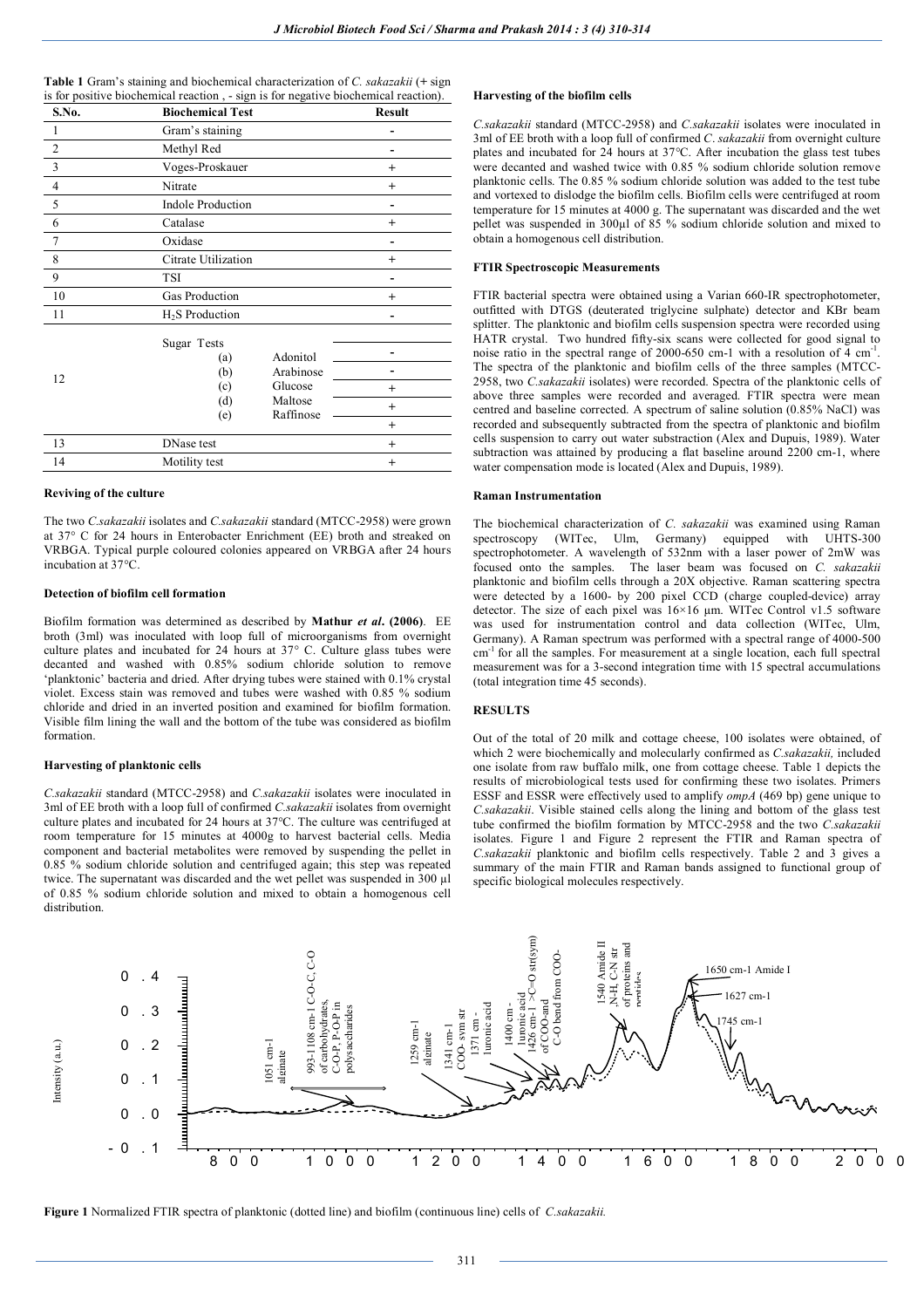

**Figure 2** Normalized Raman spectra of planktonic (dotted line) and biofilm (continuous line) cells of *C.sakazakii.*

| <b>Table 2 Assignment</b> of the main bands frequency in FTIR spectra |  |  |
|-----------------------------------------------------------------------|--|--|
|                                                                       |  |  |

| Frequency $(cm-1)$ | Assignment                                                                                                                                                                                                                       | <b>References</b>      |
|--------------------|----------------------------------------------------------------------------------------------------------------------------------------------------------------------------------------------------------------------------------|------------------------|
| 720                | C-H rocking of $>CH2$<br>methylene                                                                                                                                                                                               | <b>Naumann, (2000)</b> |
| 1200-900           | C-OH str mode and C-O-C,<br>C-O ring vibrations of<br>carbohydrate (oligo,<br>polysaccharide and alginate),<br>$C-O-P$ , $P-O-P$ in<br>polysaccharide of cell wall.<br>$P=O$ str (sym) of $PO2$ <sup>-</sup> in<br>nucleic acids | <b>Naumann, (2000)</b> |
| 1375               | $COO+$ sym str                                                                                                                                                                                                                   | Nivens et al. (2001)   |
| 1400-10            | $\geq$ C=O str(sym) of COO-and<br>C-O bend from COO-                                                                                                                                                                             | <b>Naumann, (2000)</b> |
| 1540               | Amide II , N-H, C-N str of<br>proteins and peptides                                                                                                                                                                              | <b>Naumann, (2000)</b> |
| 1650               | Amide I, $>$ C=O str and C-N<br>bending of protein and<br>peptide amide                                                                                                                                                          | <b>Naumann, (2000)</b> |
| 1730-45            | $\geq$ C=O str of alkyl esters,<br>fatty acids                                                                                                                                                                                   | <b>Naumann, (2000)</b> |

**Table 3 Assignment** of the main bands frequency in Raman spectra

| Frequency<br>$\text{(cm}^{-1})$ | <b>Assignment</b>                                                       | <b>References</b>          |
|---------------------------------|-------------------------------------------------------------------------|----------------------------|
| 620                             | Phenylalanine                                                           | Maquelin et al. (2000)     |
| 640                             | Tyrosine                                                                | Maquelin et al. (2000)     |
| 752                             | T ring structure                                                        | Uzunbajakava et al. (2003) |
| ~1830                           | <b>DNA</b>                                                              | Maquelin et al. (2000)     |
| ~1004                           | Phenylalanine, substituted<br>benzene derivatives                       | Maquelin et al. (2000)     |
| 1030-1130                       | Carbohydrate, mainly $-C$ -<br>$C$ -(skeletal), c-O, def $(C-$<br>$O-H$ | Schuster et al. (2000)     |
| 1155-1157                       | $\overline{C-C}$ str, of sarcnaxathin,<br>carotenoids                   | Rosch et al. (2005)        |
| 1254                            | Amide III                                                               | Uzunbajakava et al. (2003) |
| ~1320                           | Amide III                                                               | Schuster et al. (2000)     |
| 1459                            | Lipids                                                                  | van Manen et al. (2005)    |
| 1575-1578                       | Guanine, adenine (ring<br>structure)                                    | Maquelin et al. (2002)     |
| 1650-1680                       | Amide I                                                                 | Maquelin et al. (2002)     |
| 2935                            | CH <sub>3</sub> and CH <sub>2</sub> structure                           | Maquelin et al. (2002)     |
| 3059                            | $(C=C-H)$ aromatic<br>structure                                         | Maquelin et al. (2002)     |

# **FTIR Spectroscopic analysis**

Comparative analysis of spectral data (Figure 1, Table 2) showed a significant increase in the intensity of absorption bands assigned to carbohydrate functional groups (spectral region : 1108-993 cm<sup>-1</sup>) in biofilm cells. In addition, bands assigned to the vibrational modes of carboxylate (spectral band: 1426 and 1341 cm<sup>-1</sup>) also revealed such differences. The difference involved the increase in the relative intensity of the bands of  $1627 \text{ cm}^{-1}$  (asymmetrical stretching of carboxylate ion), bands assigned to vibrational mode of ester (1745 cm<sup>-1</sup>). There is higher intensity in the absorption bands of  $1371 \text{ cm}^{-1}$ ,  $1400 \text{ cm}^{-1}$  (Figure 1) provides an evidence for an increase in the production of uronic acids-containing polysaccharide by biofilm cell (Bosch *et al.,* 2006). According to Figure 1, both amide I (1650 cm $^{-1}$ ) and amide II (1540 cm $^{-1}$ ) bands are present in biofilm and planktonic cells spectra, there is an increase in intensity of a band in biofilm cells compared to planktonic cells. Biofilm cells produced spectra showing an increase in relative absorbance at  $1,051$  cm<sup>-1</sup> (C-OH stretching of alginate) and  $1,259$  cm<sup>-1</sup> (C-O stretching of the O-acetyl group in alginate); indicate the presence of Oacetyl groups in *C. sakazakii* of biofilm cells. These bands have been previously reported in FTIR spectra of *P.aeuroginosa* as a major constituent in biofilm cells architecture (Nivens *et al.,* 2001). Another difference involved the increase in the relative intensity of the band of fatty acids  $(1743 \text{ cm}^{-1}, 7 \text{able } 2, \text{ Figure} 1)$ increased in biofilm cells.

# **Raman Spectroscopic analysis**

Figure 1 and 2 represent the Raman spectroscopic analysis of planktonic and biofilm cells of *C. sakazakii* respectively. The band at 637 cm<sup>-1</sup>, 625 cm<sup>-1</sup>, 1254 cm<sup>-1</sup>, 1677 cm<sup>-1</sup> represent tyrosine, phenylalanine, amide III and amide I respectively (Table 3). The typical characteristic peak at  $1127 \text{ cm}^{-1}$  is a marker of carbohydrates C-C (skeletal), C-O, def (C-O-H) **(Schuster** *et al***., 2000).** The distinct band at 1157 cm $^{-1}$  assigned to the C-C structure of sarcinaxanthin and carotenoids **(Rosch** *et al.,* **2005)**. The band at 837 cm -1 was characteristic of DNA **(Deng et al., 1999**); another band of 1459 cm<sup>-1</sup> is a marker band of lipids **(van Manen** *et al.,* **2005)**. The bands at 1575-1578 cm -1 depict the guanine, adenine (ring structure) **(Maquelin** *et al.***, 2002).** The band at  $1483-1487$  cm  $^{-1}$ was derived from nucleic acids **(Schuster** *et al***., 2000).** The spectral peak at 1006 cm-1 depicts phenylalanine, substituted benzene derivative **(Maquelin** *et al***.,**  2002). Another peak at 2935 cm<sup>-1</sup> denote CH<sub>3</sub> and CH<sub>2</sub> structure **(Maquelin** *et al.,* **2002)** and band at 3060 cm -1 denote C=C-H aromatic structure **(Maquelin** *et al.,* **2002).**

## **DISCUSSION**

### **FTIR spectroscopy**

This work investigated the differences of the physiological responses of planktonic and biofilm cells of *C.sakazakii* using the techniques of Raman and FTIR spectroscopy. Qualitative FTIR analysis showed an increase in spectral bands assigned to carbohydrate functional groups proving that there is an increase in carbohydrate metabolism in biofilm cells. An increase in the level of exopolysaccharide production found in the biofilm cells in comparison to planktonic cells growing at a similar rate have been reported by **Vandevivere and Kirchman (1993)** and **Evans** *et al***. (1994)**. Production of polysaccharide imparts survival strategies to bacterial biofilm and helps the bacteria to tolerate host defence mechanisms **(Serra et** *al***., 2008).** The extracellular polymeric substance (EPS) accounts for over 90% of the biofilm content (Flemming and Wingeender, 2010). The components of EPS include proteins, carbohydrate, DNA and membrane vesicles **(Flemming** *et al.,* **2007).** Exoplysaccharide production is an energy consuming (anabolic) process, which can be downregulated by planktonic cells, when the exopolysaccharide are not required by the cells **(Costerton, 1985).** FTIR and Raman spectroscopy have been extensively used in microbiological analysis **(Choo-smith** *et al***., 2001; Wagner** *et al.,* **2009; Beier and Berger 2009).** The advantage of using this technique is that they possess the ability to characterize chemical functional groups of biofilm architecture, which can be observed non-destructively. Comparisons between the planktonic and biofilm cells tend to show a shift in functional groups relating to carbohydrates and proteins have been shown through FTIR – spectra **(Schmitt and Fleming 1998; Bosch** *et al.,* **2006; Mukherjee** *et al.,* **2011).** There is an increase in bands assigned to  $1400 \text{ cm}^{-1}$  and  $1371 \text{ cm}^{-1}$  in biofilm cells spectra. These bands at the specific frequencies were assigned to uronic acid containing polysaccharide **(Bosch** *et al.,* **2006)**. In *C. sakazakii* as in other species *Pasteurella multocida* (Chung *et al*., 2001), *Staphylococcus epidermidis* **(Shianu and Wu 1998)**, *E.coli* **(Yasud** *et al.,* **1994)**, *Salmonella dysenteriae* **(Qadri** *et al.,***1994)** and *Pseudomonas aeruginosa* **(Meluleni** *et al.,***1995)**, the biofilm matrix helps in pathogenesis and host defense mechanisms **(Brown and William, 1986).** Similarly, an increase in the production of uronic acid in EPS contributes virulence characteristics of the biofilm cells **(Bosch** *et al.,* **2006)**. **Fett** *et al.* **(1915)** reported that these acid sugars may help the stabilization of glycosidic linkages with the help of the carboxylic acid moiety, giving biofilm cells a higher resistance to acid hydrolysis. As a result, the chemical properties of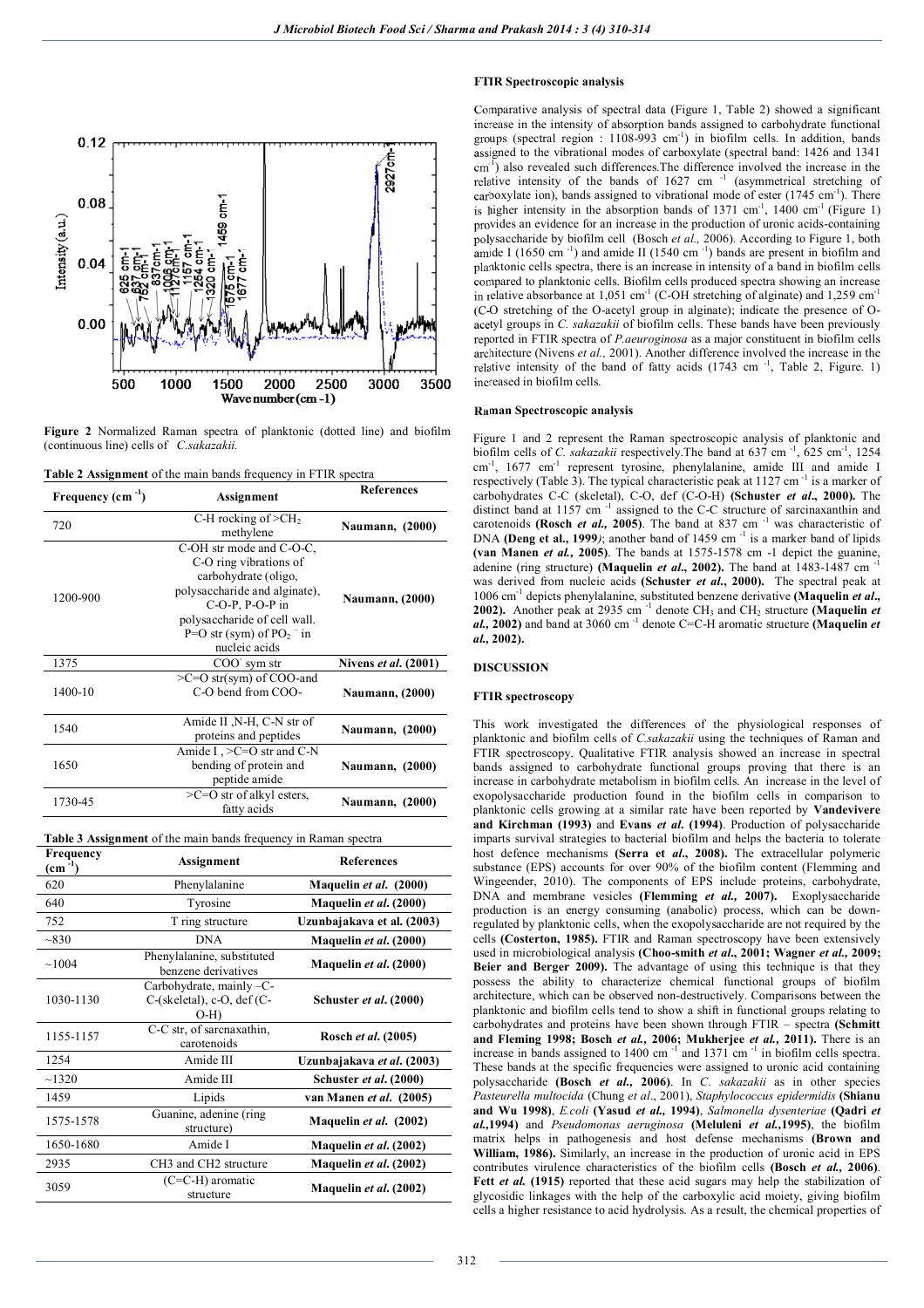EPS will increase the resistance of *C.sakazakii* biofilm cells to acidic environments, as is seen in phagosomes during host attack, thus able to evade the host defense mechanism. The uronic acid containing polysaccharide produced by biofilm cells will help to colonize the bacteria in the enteric tracts and they may help them to aggregate and adhere to the cells **(Pace** *et al.,* **2007)**.

In our experiment, the biofilm cells spectra produced an increase in the relative absorbance at 1060 cm<sup>-1</sup> (C-OH stretching of alginate) and 1,250 cm<sup>-1</sup> (C-O stretching of the O-acetyl group in alginate). Alginate production plays a role in the formation of microcolonies *in-vitro* and indicates that alginate may have a similar role *in-vivo*. Alginate is a component of the biofilm cells matrix and this polymer may provide antiphagocytic effect **(Nivens** *et al***., 2001)**.

We observed a greater dominance of a band of 1743 cm<sup>-1</sup> in biofilm cells in comparison to planktonic cells. Similarly **Bosch** *et al.* **(2006)** studied that sessile cell spectra showed 1.5-fold higher value for the band area of the band assigned to fatty acids as compared to planktonic cells. Quiles *et al*., 2010 observed a higher intensity of CH<sub>2</sub> stretching band in a biofilm cells, with an increase in production of nucleic acids, in comparison to planktonic cells.

### **Raman spectroscopy**

EPS is the biopolymer which consists of polysaccharides, proteins, nucleic acids and lipids and plays an important role during biofilm formation and maturation **(Flemming** *et al.***, 2010**). Thus the spectral peak at  $1127 \text{cm}^{-1}$ , increased in biofilm cells when compared to planktonic cells, and were assigned to carbohydrates **(Schuster** *et al.,* **2000)**. The peaks were applied as marker to monitor the polysaccharide production during biofilm formation. Similar results were obtained by **Kivens** *et al.* **(2006),** who found that a polysaccharide in biofilm cells associated EPS of *Pseudomonas fluorescens* B52 was much higher (two to four fold) in comparison to planktonic cells.

Proteins, the major component of EPS matrix, provide a distinctive function for biofilm development **(Flemming** *et al.,* **2010)**. Hence, in the present study peaks which were assigned to tyrosine  $(637 \text{ cm}^{-1})$ , phenylalanine  $(625 \text{ and } 1006 \text{ cm}^{-1})$ , amide III ( $1254 \text{ cm}^{-1}$ ,  $1320 \text{ cm}^{-1}$ ), amide I ( $1677 \text{ cm}^{-1}$ ), increased in biofilm cells compared to planktonic counterpart. Six peaks are used as marker to monitor the presence of proteins

Polysaccharides present in cell-surface EPS help bacterial adhesion to glass surface **(Tsuneda** *et al.,* **2003)**. In addition to polysaccharides, lipopolysaccharides **(Doonlan 2002; Hall-Stoodly and Stoodly, 2002)** and proteins **(Gerlach and Hensel, 2007)** present in EPS may aid in initial attachment of bacteria to abiotic surfaces and thus help in biofilm formation.

The peak at  $\sim 837$  cm<sup>-1</sup> and 1483-1487 cm<sup>-1</sup> in Raman Spectra is considered as a marker for nucleic acid **(Schuster** *et al***., 2000).** In the present study the spectra at 837 cm<sup>-1</sup> and 1483-1487 cm<sup>-1</sup> increased in biofilm cells compared to planktonic cells indicating that DNA in biofilm cells was higher in comparison to planktonic cells. This could be explained by the release/ accumulation of extracellular DNA (eDNA) from the bacterial cells in the biofilm matrix **(Chao** *et al.,* **2011)**. The eDNA is a key structural component in the biofilm matrix and plays a variety of roles in biofilm development, adhesion **(Harmsen** *et al.,* **2010)**, cohesion **(Jermy**  *et al.,* **2010)** and exchange of genetic material **(Flemming** *et al.,* **2010)**. Similar studies were conducted by **Andrew** *et al.* **(2010)** showing that the intensity of nucleic acids was much greater in biofilm cells in contrast to planktonic cells. Biofilm cells also consist of lipids and could be identified according to the spectral peak at 1459 cm<sup>-1</sup>, (Table 3, Fig. 2). This spectral peak had a higher intensity in biofilm cells than in plankonic cells*. C.sakazakii* is a gram negative bacteria and lipopolysaccharide is the chief component of the outer membrane of Gram-negative bacteria **(Walker** *et al.,* **2004)**.

It is well known that for the survival of bacteria in harmful environmental condition, carotenoids play an important role and help in scavenging reactive oxygen species (Johler *et al.*, 2010). In the present study the spectra at  $1157 \text{ cm}^{-1}$ (Table 3, Figure 2) increased in biofilm cells compared to planktonic cells indicating that carotenoids are the constituent of biofilm cells as previously reported by **Du** *et al.* **(2012); Ivelva** *et al.* **(2009) and Andrew** *et al.* **(2010)**. Our study showed that differences in the cellular composition of planktonic and biofilm cells, reflecting in spectral feature can help in the characterization of *C. sakazakii* biofilm cells.

# **CONCLUSIONS**

FTIR and Raman Spectroscopy are relatively fast and simple techniques. These are non destructive and sensitive techniques that require very small amount of samples. Spectra obtained from the two techniques provide information about the whole bacterial cell composition. It is relatively less expensive for bacterial cell composition in comparison to other techniques. The study using these techniques demonstrated that *C.sakazakii* biofilm grown cells are chemically different from planktonic cells. Nevertheless, further studies are needed to characterize and elucidate the biofilm cells of *C. sakazakii* grown in actual food environment conditions.

**Acknowledgement:** The work was supported by the UGC Meritorious Student Fellowship and Dayalbagh Educational Institute, Dayalbagh, Agra. We also thank the Dr. Ranjana Mehrotra, National Physical Laboratory, New Delhi for Raman and FTIR spectroscopic instrumentation.

# **REFERENCES**

ALEX, S., DUPUIS P., 1989. FTIR and Raman investigation of cadmium binding by DNA. *Inorg. Chim. Acta*. 157, 271-281.

AL-QADIRI, H., LIN, M., CAVINATO, A.G ., RASCO, B.A., 2006. Fourier transform infrared spectroscopy, detection and identification of *Escherichia coli*  O157: H7 from *Alicyclobacillus* strains in apple juice. Int. *J. Food Microbiol*., 111, 73-80.

ANDREWS, J.S., ROLFE, S.A., HUANG, W. E., SCHOLES, J. D., BANWART, S.A., 2010. Biofilm formation in environmental bacteria is influenced by different macromolecules depending on genus and species. *Environ. Microbiol*., 12, 2496–2507

BEIER, B.D., BERGER, A.J., 2009. Method for automated background subtraction from Raman spectra containing known contaminants. *Analyst*. 134, 1198–1202.

BOSCH, A., SERRA, D., PRIETO, C., SCHMITT, J., NAUMANN, D., YANTORNO, O., 2006. Characterization of *Bordetella pertussis* growing as biofilm by chemical analysis and FTIR spectroscopy. *Appl. Microbiol. Biotechnol*., 71,736–747.

BROWN, M., BARKER J., 1999. Unexplored reservoirs of pathogenic bacteria: protozoa and biofilms. *Trends Microbiol*., 7, 46–50.

BROWN, M.R., WILLIAMS, P., 1985. The influence of environment on envelope properties affecting survival of bacteria in infections. Annu. Rev. *Microbiol*., 39, 527–556.

CHAO, Y., ZHANG, T., 2011. Optimization of fixation methods for observation of bacterial cell morphology and surface ultrastructures by atomic force microscopy. *Appl. Microbiol*. *Biotechnol*., 92, 381–392.

CHOO-SMITH, L.P., MAQUELIN, K., VANVREESWIJK, T., BRUINING, H.A., PUPPELS, G.J., NAN,T., KIRSCHNER, C., NAUMANN, D., AMI, D., AM,V., ORSINI, F., SM, D., LAMFARRAJ, H., SOCKALINGUM, G.D., MANFAIT, M., ALLOUCH, P., ENDTZ, H.P. 2001. INVESTIGATING microbial (micro) colony heterogeneity by vibrational spectroscopy. *Appl. Environ. Microbiol*., 67,1461–1469.

CHUNG, J.Y., WILKIE, I., BOYCE, J.D., TOWNSEND, K.M., FROST, A.J., GHODDUSI, M., ADLER, B. 2001. Role of capsule in the pathogens is of fowl cholera caused by *Pasteurella multocida* sero group A. *Infect. Immun*., 69, 2487– 2492.

COSTERTON, J.W., 1985. The role of bacterial exopolysaccharides in nature and disease. *Dev. Ind Microbiol*., 26, 249–261.

DAVIS, R., IRUDAYARAJ, J, REUHS, B. L. & MAUER, L.J. (2010). Detection of *E. coli* O157:H7 from ground beef using Fourier transform infrared (FTIR) spectroscopy and chemometrics*. J. Food Sci*., 75, 340–346.

DENG, H., BLOOMFIELD, V.A., BENEVIDES, J.M., THOMAS, G.J., 1999. Dependence of the Raman signature of genomic B-DNA on nucleotide basesequence. *Biopolymers*, 50, 656–666.

DONLAN, R.M., COSTERTON, J.W., 2002. Biofilms: survival mechanisms of clinically relevant microorganisms. *Clin Microbiol. Rev*., 15,167–193.

DU, XIN-JUN., WANG , F., LU, X., RASCO, B.A., WANG S., 2012. Biochemical and genetic characteristics of *Cronobacter sakazakii* biofilm formation. *Res Microbiol*., 163, 448 -456.

EVANS, E., BROWN, M.R.W., GILBERT P., 1994. Iron chelator, exopolysaccharideand protease production in *Staphylococcus epidermidis*: acomparative study of the effects of specific growth rate in biofilm and planktonic culture. *Microbiol*., 140, 153–157.

FETT, W.F., WELLS, J.M., CESCUTTI, P. & WIJEY, C., 1995. Identification of exopolysaccharides produced by fluorescent pseudomonads associated with commercial mushroom (Agaricusbisporus) production. *Appl .Environ. Microbiol*., 61, 513–517.

FLEMMING, H.C. & WINGENDER, J., 2010. The biofilm matrix. *Nat. Rev. Microbiol*., 8, 623–633.

FLEMMING, H. C., NEU, T. R., WOZNIAK, D. J., 2007. The EPS matrix: "the house of biofilm cells". *J. Bacteriol*., 189, 7945–7947.

GERLACH, R. G., HENSEL, M., 2007. Protein secretion systems and adhesins: The molecular armory of Gram-negative pathogens. *Int J. Med Microbiol*., 297,401–415.

HALL-STOODLEY, L., STOODLEY,P., 2002. Developmental regulation of microbial biofilms. *Curr Opin Biotechnol*., 13, 228–233.

HARMSEN, M., LAPPANN, M., KNØCHEL, S., MOLIN, S., 2010. Role of Extracellular DNA during biofilm formation by *Listeria monocytogenes*. *Appl. Environ. Microbiol*., 76, 2271–2279.

HUANG, W.E., LI, M., JARVIS, R.M., GOODACRE, R., BANWART, S.A., 2010. Shining light on the microbial world: the application of Raman microscopy. *Advances in Applied Microbiol*., 70, 153-186.

HUDSON, S.D. & CHUMANOV, G., 2009. Bioanalytical applications of SERS (surface-enhanced Raman spectroscopy). *Anal. Bioanal .Chem*., 394, 679–686.